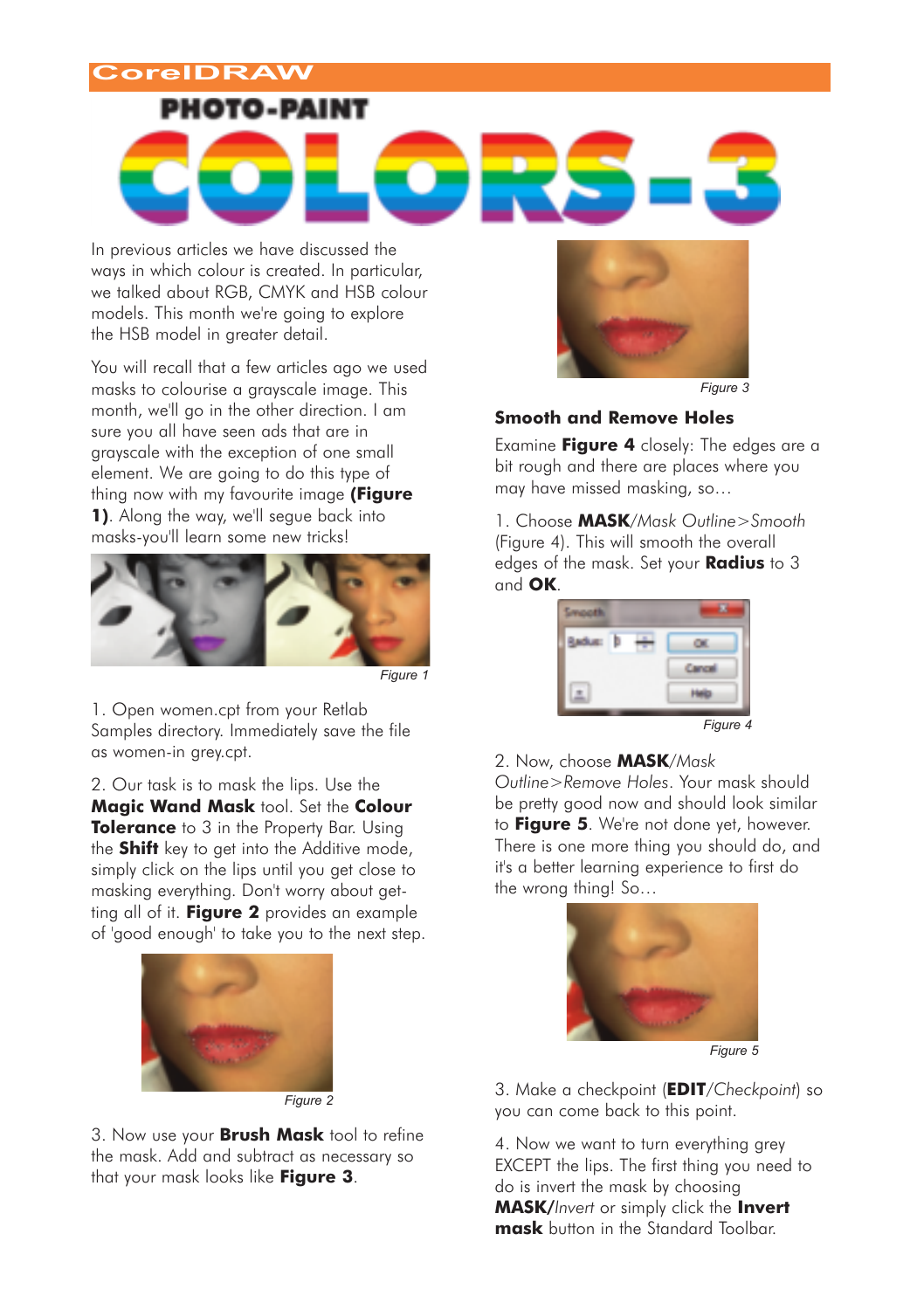# **CorelDRAW**

5. Now let's take advantage of our HSB colour model. Remember that Saturation represents the colour's purity. Removing the Saturation leaves only the black/white component. So choose **IMAGE**/*Desaturate.* Note: Version X5 users have a new additional option: **IMAGE**/*Grayscale*. These two options yield slightly different results. X4 and earlier users can only desaturate. More on this in an upcoming article.

### **What's Wrong?**

You've now reached a point at which the lips are in colour, with the rest of the image in grey value. But…

1. Turn OFF the mask marquee so you can see the results of your work so far. Note the harsh demarcation between the grey and red (**Figure 6**). What we need to do is soften that boundary.



*Figure 6*

Enter feathering to the rescue. Feathering softens the edges of an object by gradually increasing the transparency off the edge pixels. You can specify the width of the feathered section and the transparency method you want to use. You can feather both objects and masks, but certainly from a learning standpoint, it is easier to see on an object, so…

2. Choose a solid fill of any colour and add a rectangle as an object anywhere on your image. Your image might now look like **Figure 7**.



3. Now choose **OBJECT**/*Feather* and apply a 20-pixel Curved feather (**Figure 8**).



4. Your image should now appear as in **Figure 9**. Feathering applies a graduated transparency to the edge of the object. Note that with an object, the feather is directed from the outer edge inward. With Masks, you have more control over how feathering is applied, including the ability to feather outward.



*Figure 9*

5. Choose **EDIT**/*Restore to Checkpoint* and turn the Mask Marquee back ON. Your image should appear as in Figure 5 again.

6. Choose **MASK**/*Mask Outline>Feather*. When applied to masks, Feathering causes the mask to be applied in a graduated transition, softening the applied effect at the edges. Furthermore, you can decide the direction with which to apply the Feathering: **Inside, Middle, Outside** or **Average**. Apply the settings shown in **Figure 10**. Your mask will appear now as in **Figure 11**. You can see it has expanded.



*Figure 10*



*Figure 11*